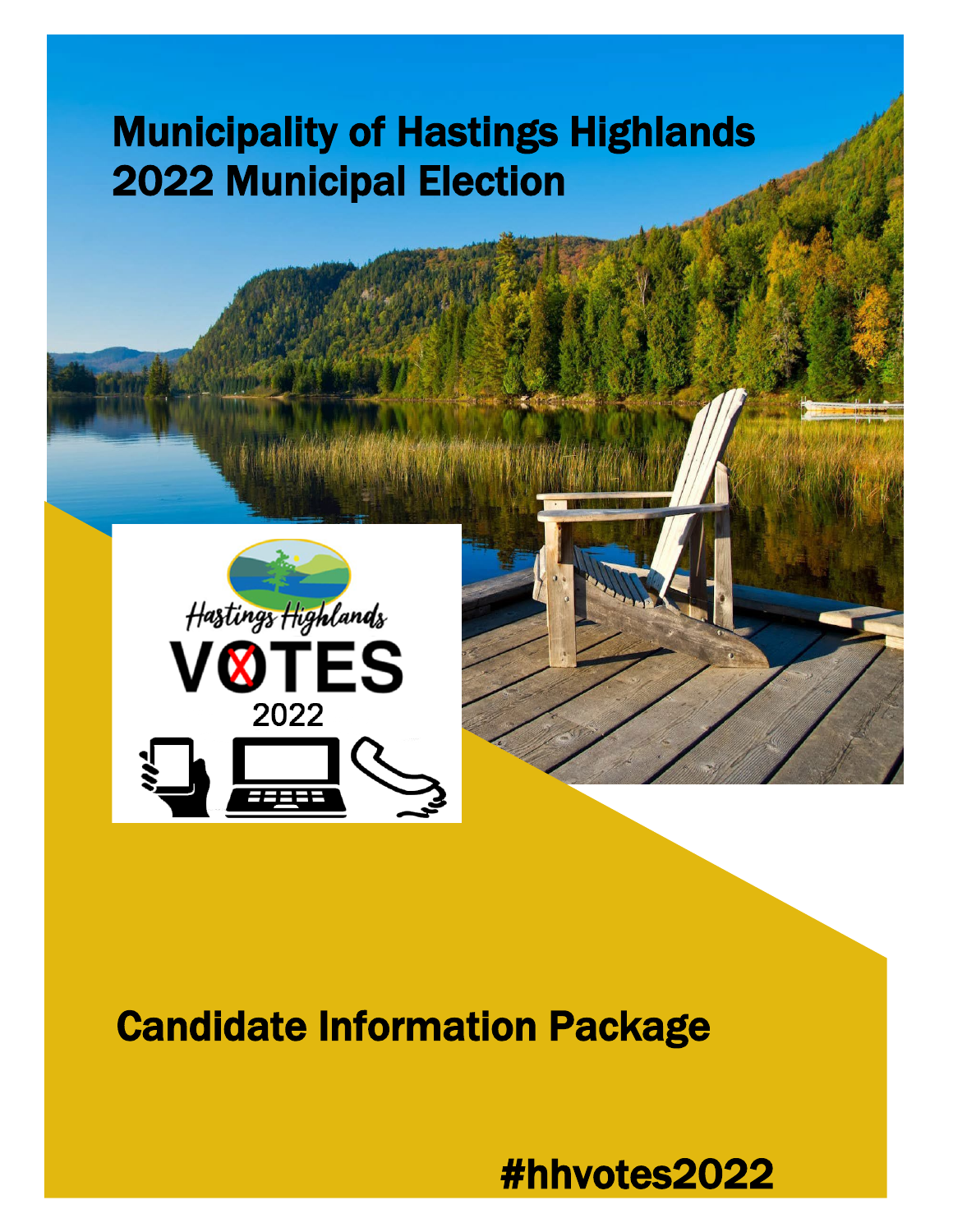

# **Table of Contents**

# **Letter to Candidates and Important Information**

# **Municipality of Hastings Highlands Forms**

[Notice of Nomination for Office – Form EL17\(A\)](https://hastingshighlands.ca/wp-content/uploads/2022/05/EL17A-Notice-of-Nom-HH.pdf) [Declaration of Qualification Municipal Candidates – Form HH2](https://hastingshighlands.ca/wp-content/uploads/2022/02/HH2-Dec-of-Qual-Mun-Candidates-1.pdf) \* [Consent to Release Personal Information – Form EL52](https://hastingshighlands.ca/wp-content/uploads/2022/04/Form-EL52-Consent-to-Release-Personal-Information.pdf) \* Candidate's Declaration of Proper Use of the Voters' List [and Policy –Form EL14\\*/HH13](https://hastingshighlands.ca/wp-content/uploads/2022/05/EL14-Candidates-Declaration-of-Proper-Use-of-the-Voters-List-1.pdf)  [Estimated Maximum Campaign Expenses Candidates – Form HH4](https://hastingshighlands.ca/wp-content/uploads/2022/05/HH4-Est-Max-Campaign-Exp-Cand.pdf) [Estimated Maximum Campaign Expenses Own Campaign – Form HH5](https://hastingshighlands.ca/wp-content/uploads/2022/05/HH5-Est-Max.-Campaign-Contributions-Own-Campaign.pdf) Contributions [to Registered Candidates – Form HH19](https://hastingshighlands.ca/wp-content/uploads/2022/05/HH19-Contributions-to-Registered-Candidates.pdf) Notice of Penalties [Candidates – Form HH7](https://hastingshighlands.ca/wp-content/uploads/2022/05/HH7-Notice-of-Penalties-Candidate.pdf) [Appointment of Scrutineer by Candidate – Form EL12\(A\)](https://hastingshighlands.ca/wp-content/uploads/2022/04/EL-12A-APPOINTMENT-OF-SCRUTINEER-BY-CANDIDATE.pdf) (optional) [Withdrawal of Nomination – Form EL19](https://hastingshighlands.ca/wp-content/uploads/2022/04/Form-EL19-Withdrawal-of-Nomination.pdf) [Broadcaster/Publisher Information Sheet Candidate – Form HH18](https://hastingshighlands.ca/wp-content/uploads/2022/05/HH18-Broadcaster-Publisher-Information-Sheet-Cand..pdf) [Notice to Candidate of Filing Requirements – Form EL42\(A\)](https://hastingshighlands.ca/wp-content/uploads/2022/04/EL42A-Notice-to-Candidates-of-filing-Requirements.pdf) [Refund of Nomination Fee – Form HH 50](https://hastingshighlands.ca/wp-content/uploads/2022/05/HH50-Refund-Nom-Fee.pdf)  [Notice of Offence – Corrupt Practice – Form EL35](https://hastingshighlands.ca/wp-content/uploads/2022/04/EL35-Notice-of-Offence-Corrupt-Practice-.pdf)

#### **Provincial Forms**

[Nomination Paper – Form 1](https://hastingshighlands.ca/wp-content/uploads/2022/04/PR-FORM-1-Nomination-Paper-1.pdf) \* [Endorsement of Nomination – Form 2](https://www.forms.ssb.gov.on.ca/mbs/ssb/forms/ssbforms.nsf/GetFileAttach/017-2233E%7E1/$File/2233E_Form2.pdf) \* Financial Statement – Auditor's Report - Form 4<sup>\*</sup> (after election) [Financial Statement – Subsequent Expenses – Form 5](https://www.forms.ssb.gov.on.ca/mbs/ssb/forms/ssbforms.nsf/GetFileAttach/017-9504P%7E2/$File/9504P_Form5E.pdf)  [Notice of Extension of Campaign Period – Form 6](https://www.forms.ssb.gov.on.ca/mbs/ssb/forms/ssbforms.nsf/GetFileAttach/017-10550P%7E2/$File/10550P_Form6E.pdf)

#### **Election Guides**

[Candidates' Guide – Ministry of Municipal Affairs and Housing](https://www.ontario.ca/files/2022-03/mmah-2022-candidates-guide-en-2022-03-31.pdf) [Voters' Guide – Ministry of Municipal Affairs and Housing](https://www.ontario.ca/files/2022-03/mmah-2022-voters-guide-en-2022-03-31.pdf)

#### **Other**

[Alternative Voting Method 2022 Municipal Election](https://hastingshighlands.ca/wp-content/uploads/2022/04/2021-028-Alternative-Voting-Method-2022-Municipal-Election.pdf) (Bylaw 2021-028) [Use of Corporate Resources for Election Purposes](https://hastingshighlands.ca/wp-content/uploads/2022/04/2022-013-Use-of-Corporate-Resources-for-Election-Purposes.pdf) (Bylaw 2022-013) [Regulate Election Signs](https://hastingshighlands.ca/wp-content/uploads/2022/04/2017-103-Regulate-Election-Signs.pdf) (Bylaw 2017-103) [Automatic Election Recount Policy](https://hastingshighlands.ca/wp-content/uploads/2022/04/2017-102-Automatic-Election-Recount-Policy.pdf) (Bylaw 2017-102) [Corporate and Personal Use of Social Media Policy](https://hastingshighlands.ca/wp-content/uploads/2022/04/2018-024-Corporate-and-Personal-Use-of-Social-Media-Policy.pdf) (Bylaw 2018-024) [Code of Conduct for Council and Local Boards](https://hastingshighlands.ca/wp-content/uploads/2022/04/2019-007-Code-of-Conduct-for-Council-and-Local-Boards.pdf) (Bylaw 2019-007) [Council Staff Relations Policy](https://hastingshighlands.ca/wp-content/uploads/2022/04/2019-020-Council-Staff-Relations-Policy.pdf) (Bylaw 2019-020) [Accountability and Transparency Policy](https://hastingshighlands.ca/wp-content/uploads/2022/04/2017-016-Accountability-and-Transparency-Policy.pdf) (Bylaw 2017-016) [Map of Municipality](https://hastingshighlands.ca/wp-content/uploads/2022/04/Election-Map-Legal.pdf)  **[Declaration of Office](https://hastingshighlands.ca/wp-content/uploads/2022/04/Declaration-of-Office.pdf) (For information only)** 

\* Form to be returned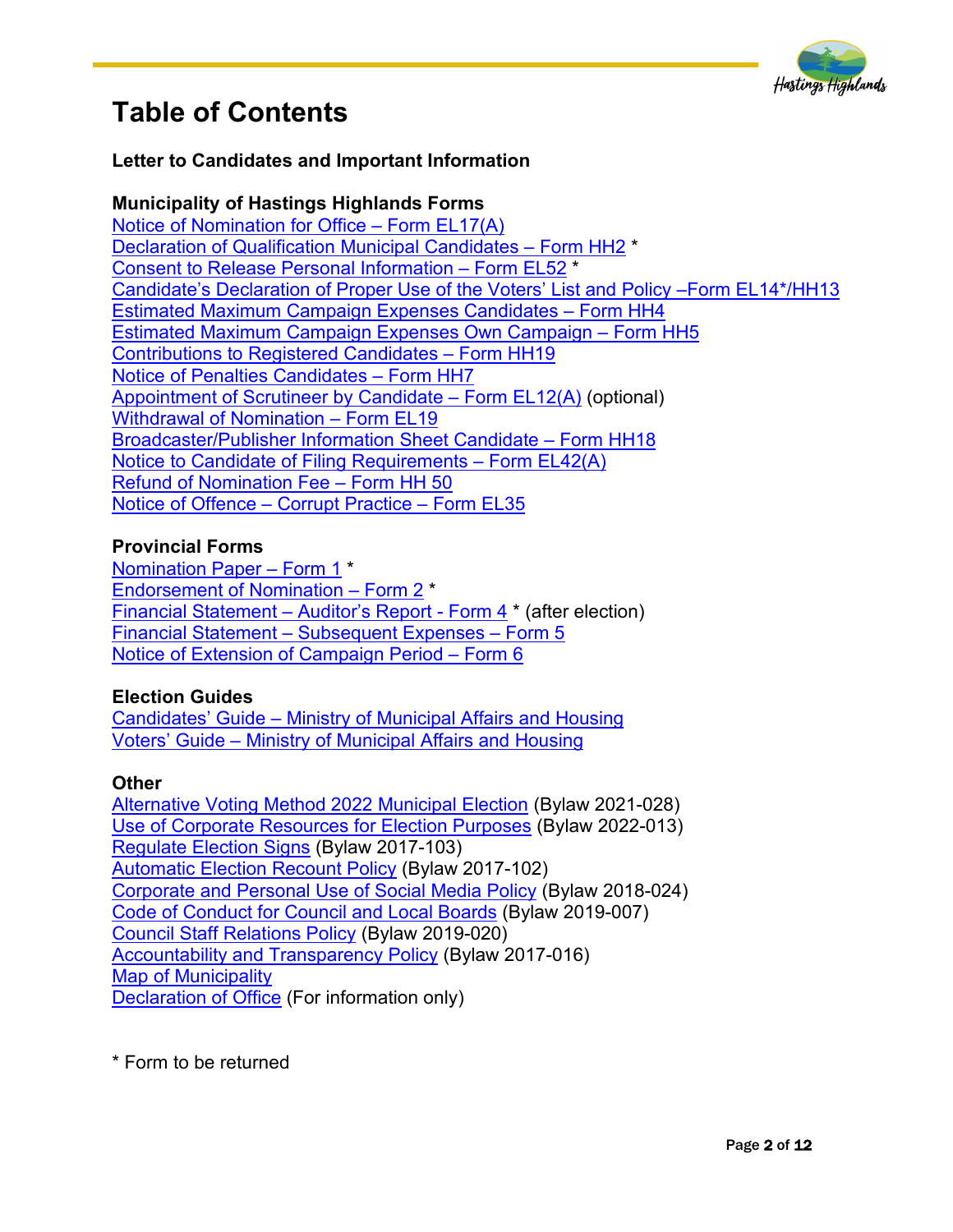

# **2022 Municipal Election – Candidates Package**

Dear Candidate:

Please find attached important forms and information for Candidates related to the 2022 Municipal Election. In addition to completing and returning the Forms in the package noted as such (\*) it is expected that Candidates will review all information enclosed. Nominations may be filed in person or by an agent during regular business hours between May 2, 2022, and August 18, 2022, and between 9:00 a.m. and 2:00 p.m. on August 19, 2022, (Nomination Day). Nomination papers must be signed and filed in the office of the Clerk by appointment.

Further, please visit the Municipality's website to review other timely information related to the 2022 Municipal Election:

<https://hastingshighlands.ca/municipal/elections/2022-municipal-election/>

Should you have any questions related to the Forms or other attached information, or have any questions related to the 2022 Municipal Election, please do not hesitate to contact us.

Regards,

613 338-2811 ext. 277 613 338-2811 ext. 211

Suzanne Huschilt Chantelle Beaumier

Returning Officer/Municipal Clerk Deputy Returning Officer/Deputy Clerk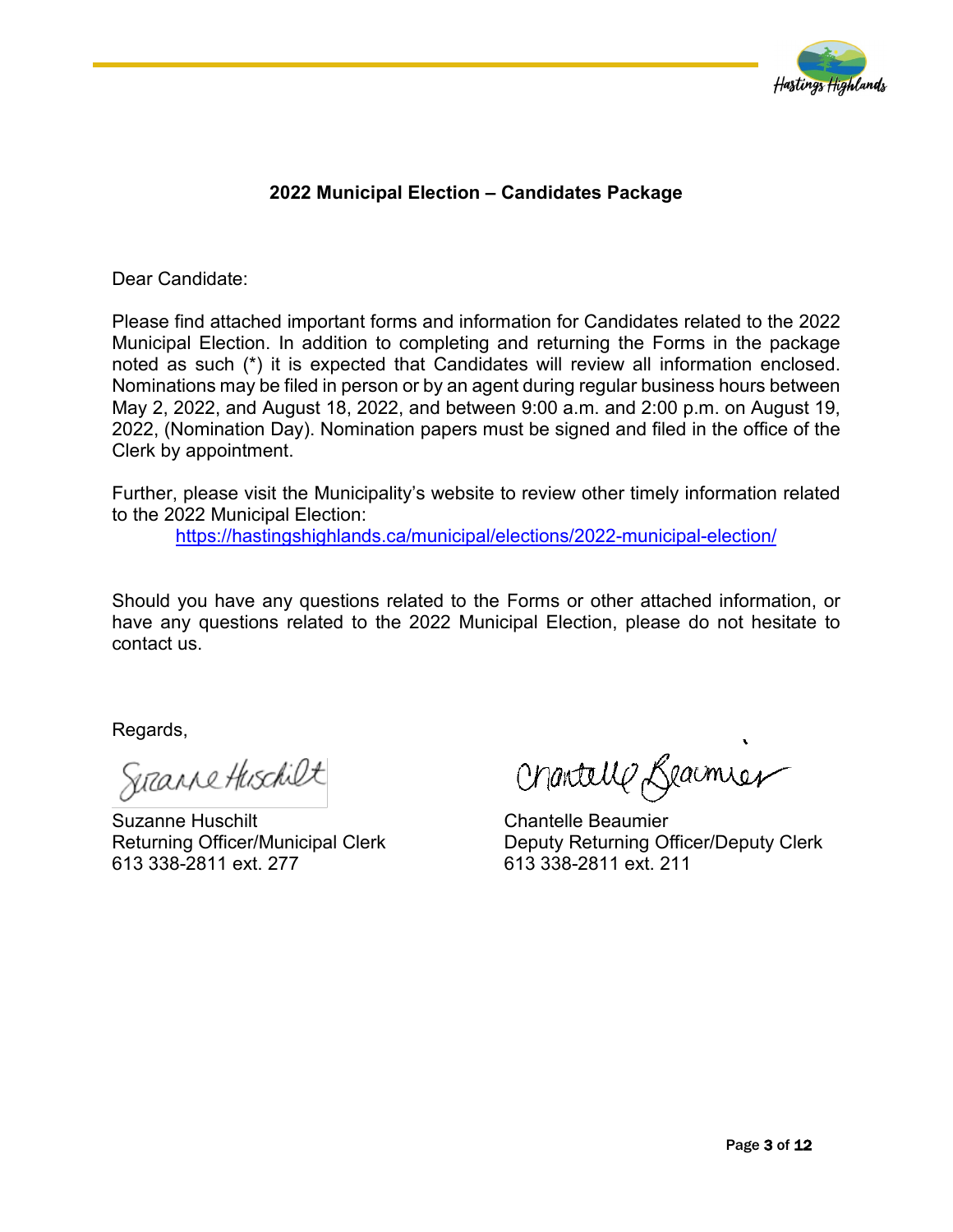

# **#hhvotes2022 | Candidates**

Thinking about running for Council? Here's what you need to know:

#### **1. Municipal Offices to be Elected:**

During the voting period, beginning October 11, 2022, at 10:00 a.m. and ending at 8:00 p.m. on October 24, 2022, voters in the Municipality of Hastings Highlands will elect members to the following municipal offices and school boards:

| Mayor - $1$             | <b>English Public School Trustee - 1</b>   |
|-------------------------|--------------------------------------------|
| <b>Deputy Mayor - 1</b> | <b>English Separate School Trustee - 1</b> |
| <b>Councillors</b> - 5  | <b>French Public School Trustee - 1</b>    |
|                         | <b>French Separate School Trustee - 1</b>  |

All offices within the Municipality are elected at large, therefore no specific member of Council who represents a defined ward area. All offices represent the Municipality as a whole.

#### **2. Are you eligible?**

Qualifications for members of Council are set out in Section 256 of the *Municipal Act,* 2001 and Section 17 of the *Municipal Elections Act*, 1996.

In order to run for office in the Municipality of Hastings Highlands, a person must be:

- a) A Canadian citizen;
- b) At least 18 years old
- c) A resident of the Municipality of Hastings Highlands or the owner or tenant of land in the Municipality, or the spouse of such owner or tenant; and
- d) Not disqualified by any legislation from holding office.

#### **Ineligibility**

The following are ineligible to be elected as members of Council:

- a. An employee of the Municipality of Hastings Highlands, except during an authorized leave of absence (the leave of absence must begin upon filing the Nomination Form);
- b. A person who is not an employee of the municipality, but who is the Clerk, Treasurer, Integrity Commissioner, Auditor General, Ombudsman or registrar, or who holds any administrative position of the municipality
- c. A judge of any court
- d. A member of the Assembly as provided in the *Legislative Assembly Act,* 1990 of the Senate or House of Commons of Canada
- e. A person who is serving a sentence of imprisonment in a penal or correctional institution.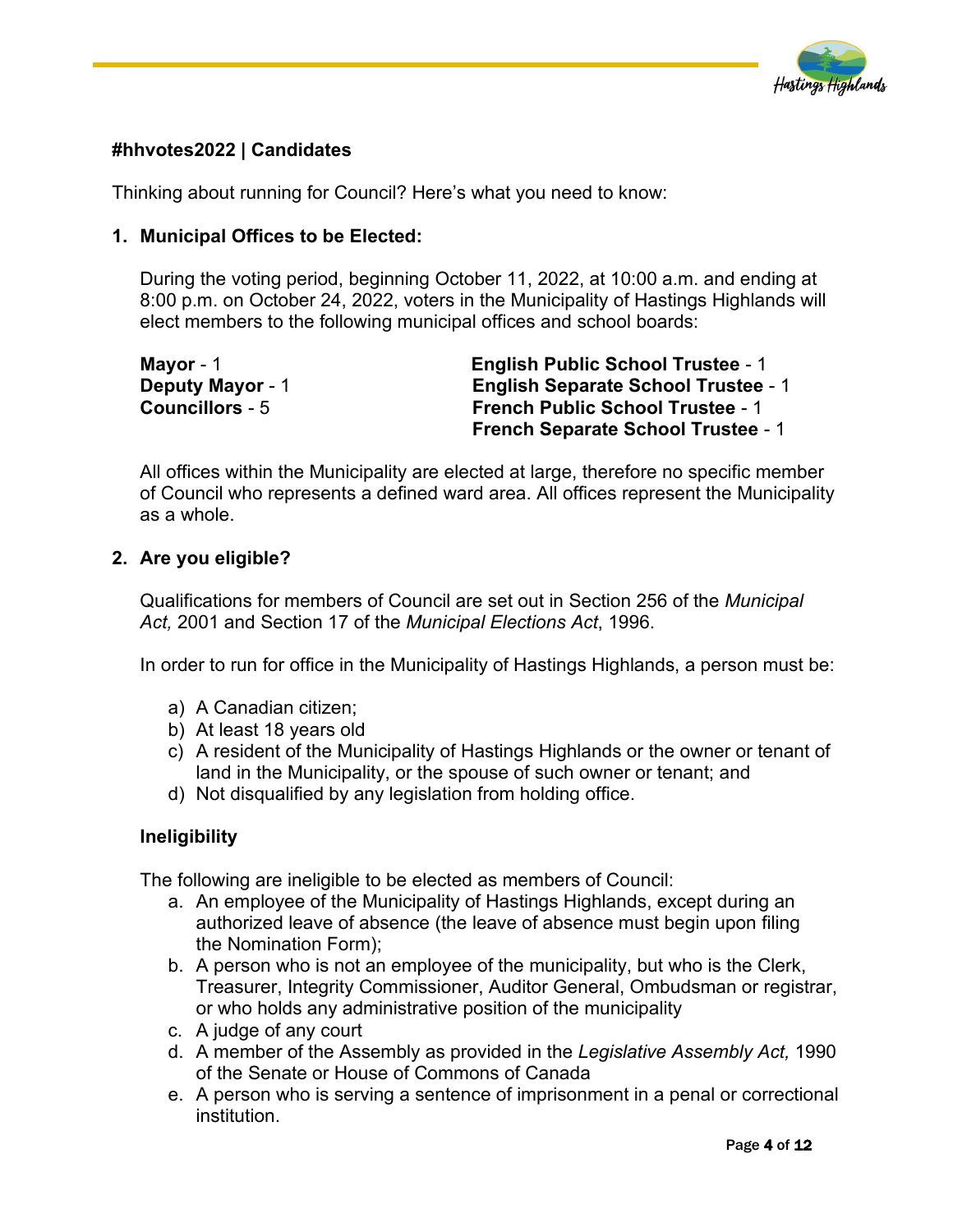

f. A person who was convicted of the corrupt practice described in subsection 90 (3) of the *Municipal Elections Act*, if voting day in the current election is less than five years after voting day in the election in respect of which he or she was convicted.

# **3. Do you understand the position?**

As a member of Council, you will have the opportunity to influence and shape the future of the Township. The *Municipal Act*, 2001 defines the roles of Council and the Head of Council (Mayor) as follows:

| Council                                                                                                                                                                                                                                                                                                                                                    | <b>Head of Council (Mayor)</b>                                                                                                                                                                                      |
|------------------------------------------------------------------------------------------------------------------------------------------------------------------------------------------------------------------------------------------------------------------------------------------------------------------------------------------------------------|---------------------------------------------------------------------------------------------------------------------------------------------------------------------------------------------------------------------|
| To represent the public and to consider<br>the well-being and interests of the<br>municipality                                                                                                                                                                                                                                                             | To act as chief executive officer of the<br>municipality.                                                                                                                                                           |
| To govern the policies and programs of<br>the municipality.                                                                                                                                                                                                                                                                                                | To preside over council meetings so that<br>its business can be carried out efficiently<br>and effectively.                                                                                                         |
| To determine which services and levels of<br>service the municipality provides.                                                                                                                                                                                                                                                                            | To provide leadership to the council<br>without limiting clause (c), to provide<br>information and recommendations to the<br>council with respect to the role of council<br>described in clauses 224 (d) and (d.1). |
| To ensure that governance policies,<br>practices and procedures and<br>controllership policies, practices and<br>procedures are in place to implement the<br>decisions of council; to ensure the<br>accountability and transparency of the<br>operations of the municipality, including<br>the activities of the senior management of<br>the municipality. | To represent the municipality at official<br>functions.                                                                                                                                                             |
| To maintain the financial integrity of the<br>municipality                                                                                                                                                                                                                                                                                                 |                                                                                                                                                                                                                     |
| To carry out the duties of council under<br>the Municipal Act, 2001 or any other Act.                                                                                                                                                                                                                                                                      | To carry out the duties of the head of<br>council under the Municipal Act, 2001 or<br>any Act.                                                                                                                      |

# **4. What will your role be with Hastings County Council?**

Hastings County Council consists of the Mayor from each of the fourteen (14) member municipalities. As a result, the elected Mayor will sit on Hastings County Council by virtue of their office.

The Warden of the County is elected by peers on County Council for a term of two years. The Warden represents and supports County Council, declaring its will and implicitly obeying its decisions in all things. County Council meets monthly to receive reports from standing committees and make decisions on the delivery of services to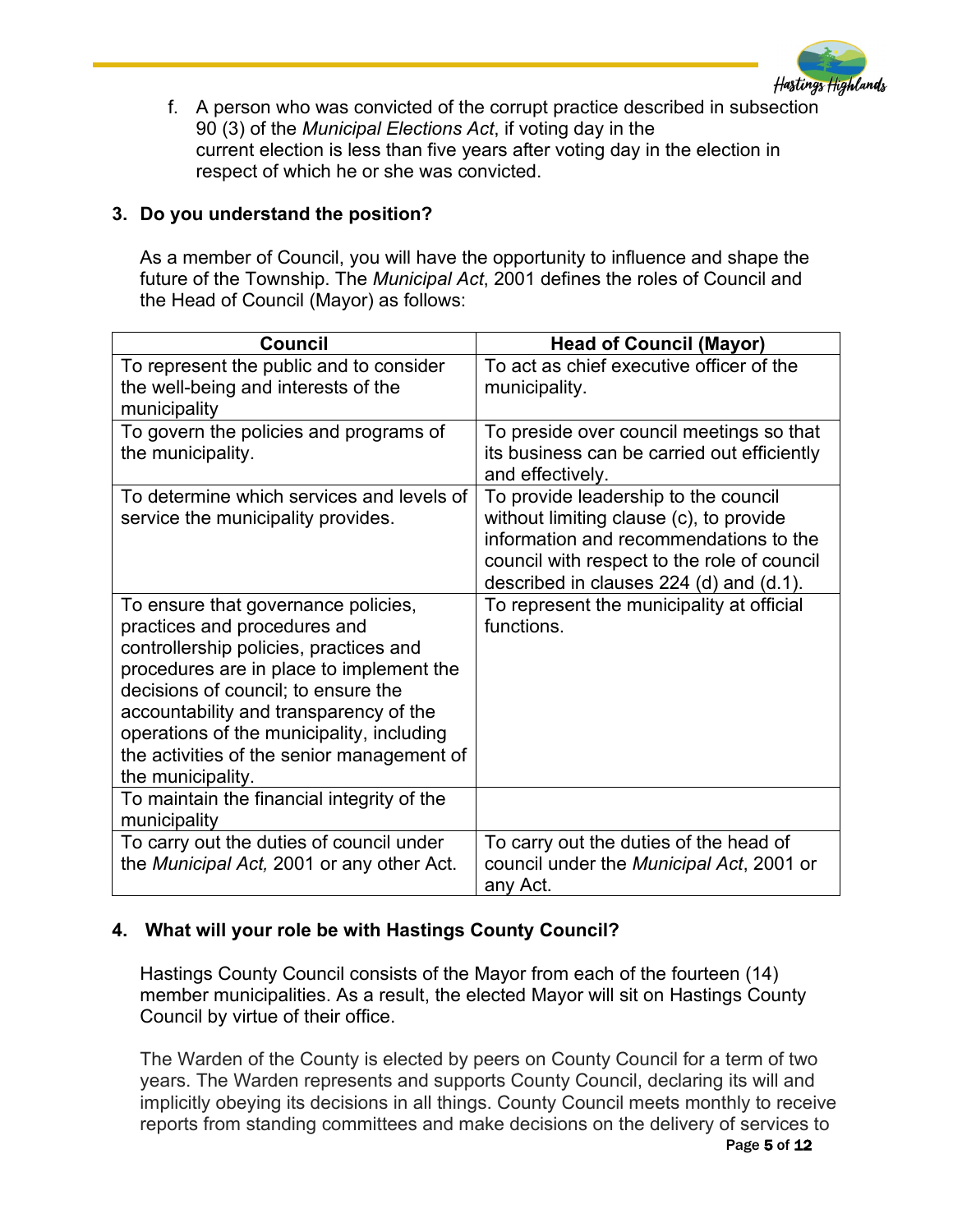

its residents. County Council traditionally meets the last Thursday of each month with open session starting at 10:00 am.

# **5. What is the time commitment?**

As a member of Council, you will sit on various standing and local committees and boards and attend Council and community events throughout the Municipality. All regularly scheduled meetings of Council commence at 9:00 a.m. on Wednesdays in accordance with a predetermined schedule. Traditionally this has been as follows:

**January:** One (1) Meeting **February-June:** Two (2) Meetings **July-August:** One (1) Meeting **September-November:** Two (2) Meetings **December:** One (1) Meeting

In addition to regularly scheduled meetings of Council, Special Meetings may be scheduled on the yearly calendar, or at the call of the Mayor. Historically, this has been at least 5 Special Meetings per year.

Members of Council can expect to dedicate approximately 10-20 hours per month to attend meetings of Council in addition to time spent preparing for meetings and communicating with constituents.

See below for an example of a typical month on Council. Please note, the following examples are provided simply for comprehension and approximate time spent completing each activity. Said examples are not guaranteed, and monthly time allocations may exceed the time frames as provided.

| <b>Occurrence</b>                                                     | <b>Meetings/Month</b>    | <b>Time Allocated (hours)</b> |
|-----------------------------------------------------------------------|--------------------------|-------------------------------|
| Council                                                               | $1 - 2$                  | $10 - 20$                     |
| <b>Committee of Adjustment</b>                                        | 1-2 (Varies as required) |                               |
| Various Local Boards,<br><b>Committees and External</b><br>Committees | 1 per Committee*         | 1 hour per meeting*           |
| Preparing / Researching                                               | 1 Meeting                | 2 - 4 hours per meeting       |
| Communications                                                        | <b>Undefined</b>         | $40 - 60$ hours               |
| <b>Total</b>                                                          |                          | 86 hours                      |

\*Not all members of Council serve on Local Boards and Committees, therefore time spent preparing and researching does not include time allocated to preparing for Local Board and Committee meetings.

#### **6. Meeting Participation**

In accordance with the [Municipality's Procedure Bylaw](https://hastingshighlands.ca/wp-content/uploads/2021/04/2021-018-Procedure-Bylaw-1.pdf) all Meetings of the Council of the Corporation of the Municipality of Hastings Highlands shall be held **in person** in Council Chambers unless extenuating circumstances dictate otherwise as outlined in the Municipality's Procedure Bylaw.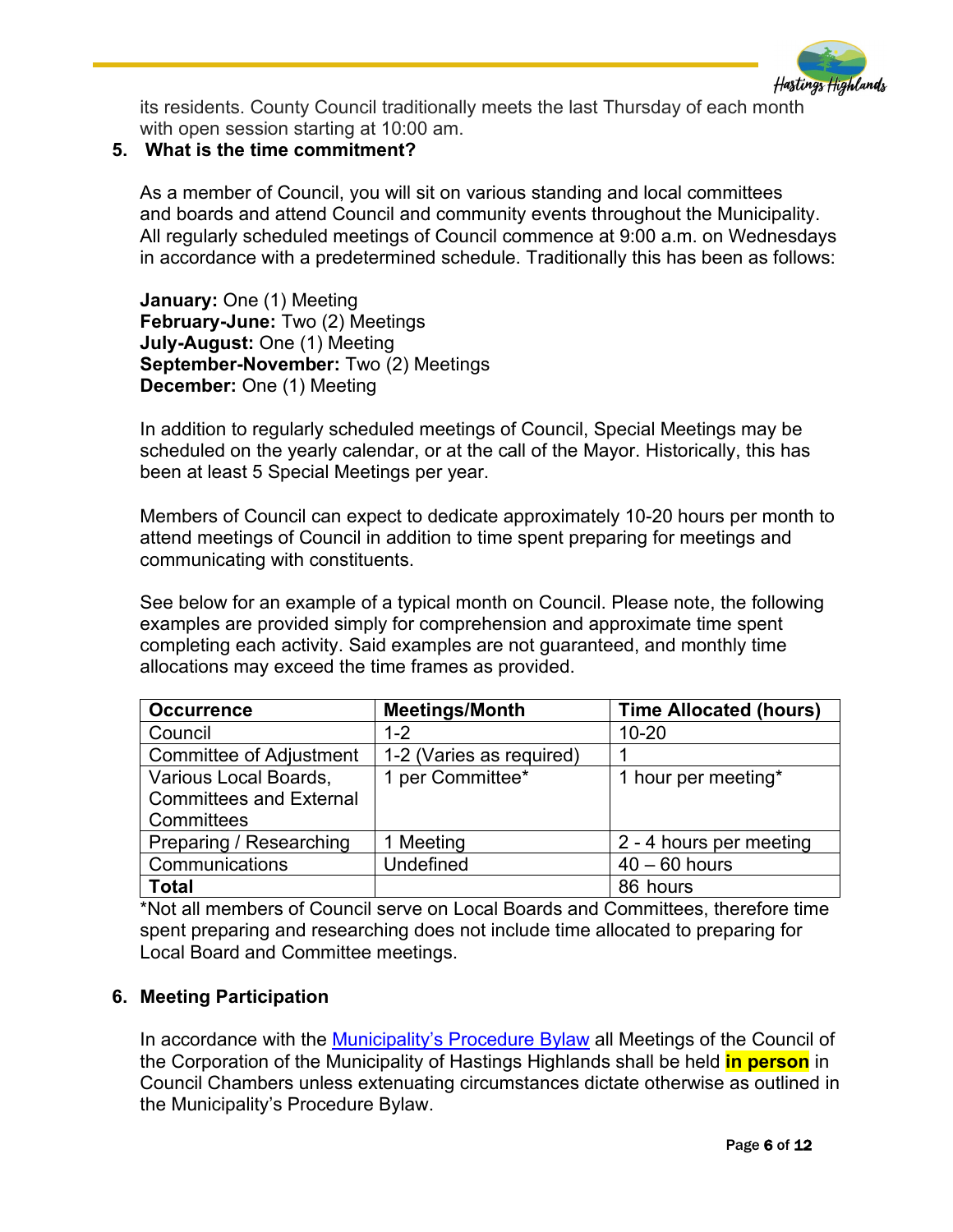

## **7. How much do Council Members get paid?**

The Corporation of the Municipality provides the following honorarium for the Mayor, Deputy Mayor, and Members of Council in 2022:

| Mayor                 | \$36,090.96 annually |
|-----------------------|----------------------|
| Deputy Mayor          | \$26,181.32 annually |
| <b>Council Member</b> | \$23,489.93 annually |

Honorarium payments are made bi-weekly via direct deposit over 26 annual pay periods. Deductions are made for income tax, CPP (Canadian Pension Plan) as required, and OMERS (Ontario Municipal Employer Retirement System) pension as eligibility allows. Benefit coverage may include OMERS pension contributions, extended health, dental, and life insurance.

#### **8. Voting Method – Internet and Telephone Voting**

The Municipality of Hastings Highlands will be using Internet/Telephone Voting for the 2022 municipal election. Voting will commence on October 11, 2022, at 10:00 a.m. until October 24, 2022 at 8:00p.m.

#### **9. Internet and Telephone Voting Assistance**

Those who do not have access to a computer to vote online or require assistance with electronic voting can come to one of the following locations during our hours of operation:

|                         | <b>Municipal Office</b><br>33011 Hwy 62, Maynooth |                                                                             | Lake St. Peter Community Centre - Parking Lot<br>5 Boulter Rd., Lake St. Peter |
|-------------------------|---------------------------------------------------|-----------------------------------------------------------------------------|--------------------------------------------------------------------------------|
| Oct. 11                 | 10:00AM to 4:00PM                                 | October 12                                                                  | 9:00AM to 12:00PM                                                              |
| Oct. 12, 13, 18, 19, 21 | 8:00AM to 4:00PM                                  |                                                                             |                                                                                |
| Oct. 14, 20             | 8:00AM to 8:00PM                                  |                                                                             | <b>Monteagle Fire Station - Parking Lot</b>                                    |
| Oct. 17                 | 9:00AM to 4:00PM                                  |                                                                             | 3205 Musclow-Greenview Rd., Monteagle Valley                                   |
| Oct. 22,23              | 10:00AM to 3:00PM                                 |                                                                             |                                                                                |
| Oct. 24                 | 9:00AM to 8:00 PM                                 | October 17                                                                  | 9:00AM to 12:00PM                                                              |
|                         |                                                   | <b>Herschel Rink - Parking Lot</b><br>168 S. Baptiste Lake Rd., Birds Creek |                                                                                |
|                         |                                                   | October 18                                                                  | 9:00AM to 12:00PM                                                              |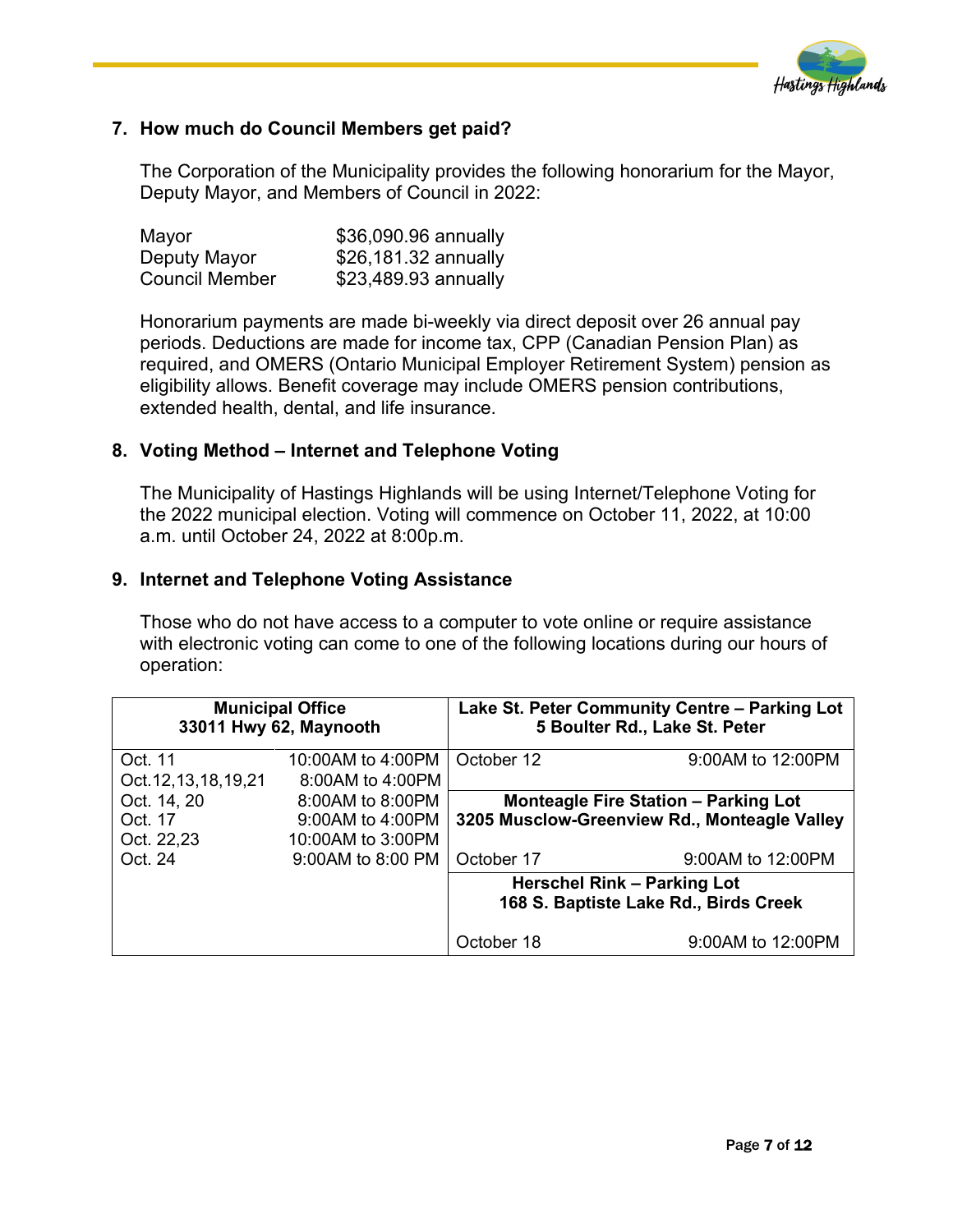

#### **10.Voter Help Line**

A Voter Help Line will be available for the public to call should they have any questions or require assistance. The number for the Voter Help Line will be published on the Voter Information Letter as well as advertised on our website during the voting period. The hours are as follows:

| <b>Voter Help Line Hours of Operation</b> |                   |  |
|-------------------------------------------|-------------------|--|
| Oct. 11                                   | 10:00AM to 4:00PM |  |
| Oct. 12, 13, 18, 19, 21                   | 8:00AM to 4:00PM  |  |
| Oct. 14,20                                | 8:00AM to 8:00PM  |  |
| Oct. 17                                   | 9:00AM to 4:00PM  |  |
| Oct. 22,23                                | 10:00AM to 3:00PM |  |
| Oct. 24                                   | 9:00AM to 8:00PM  |  |

#### **11.Be Informed!**

As a potential representative of Hastings Highlands Council, you will need to be familiar with the range of legislated responsibilities in considering and approving municipal bylaws, policies and procedures and budgets.

For more information review:

- *• [Municipal Act,](https://www.ontario.ca/laws/statute/01m25)* 2001
- *• [Planning Act,](https://www.ontario.ca/laws/statute/90p13)* 1990
- *• [Municipal Conflict of Interest Act,](https://www.ontario.ca/laws/statute/90m50)* 1990
- *• [Municipal Elections Act,](https://www.ontario.ca/laws/statute/96m32)* 1996

#### **12.Municipal Contact Information**

Suzanne Huschilt, Municipal Clerk/Returning Officer 613 338-2811 ext. 277 [election@hastingshighlands.ca](mailto:election@hastingshighlands.ca) 

Chantelle Beaumier, Deputy Clerk/Deputy Returning Officer 613-338-2811 ext. 211

Keep up to date – visit the 2022 Election page on the Municipality's website to stay informed and updated on election resources and important information: <https://hastingshighlands.ca/municipal/elections/2022-municipal-election/>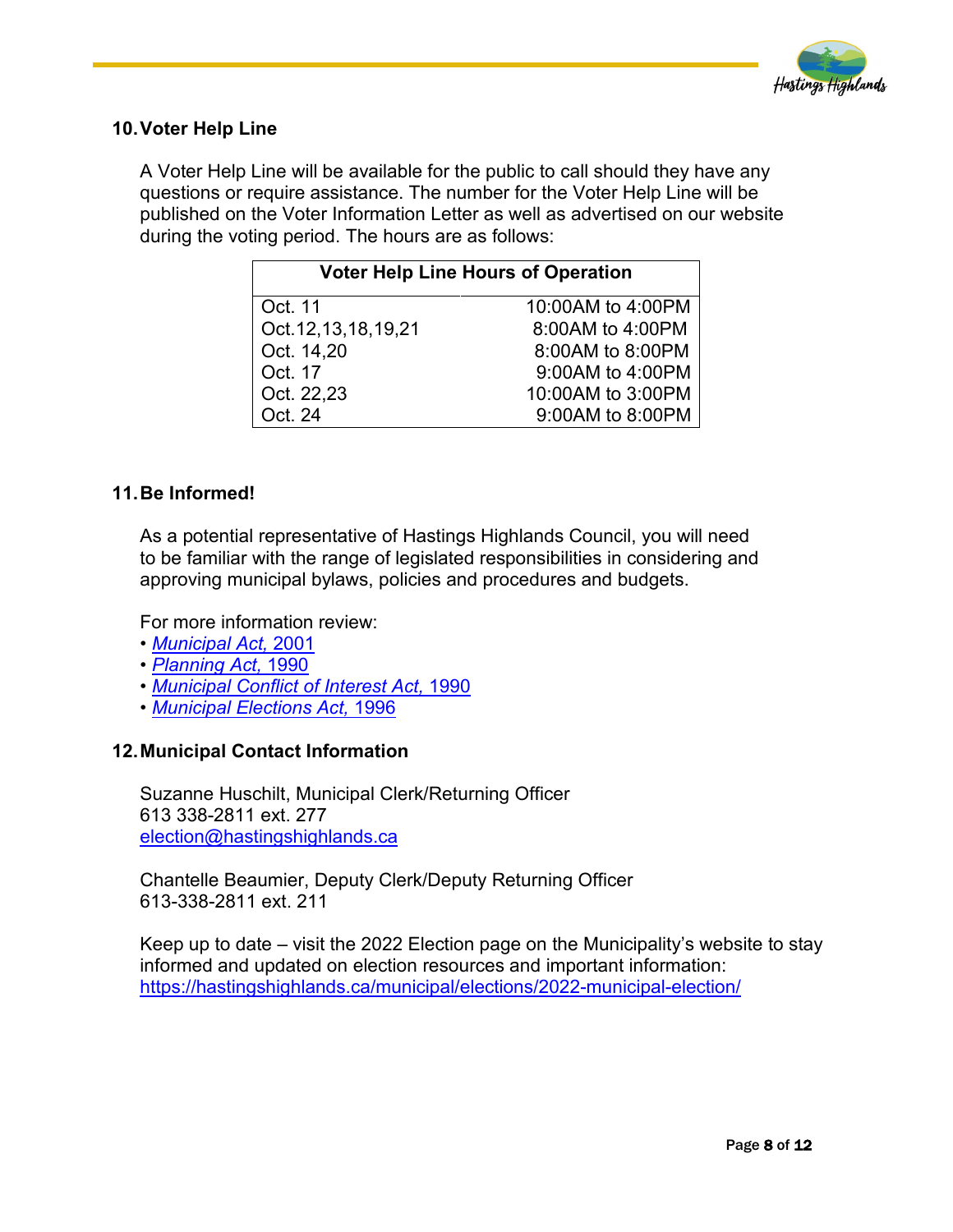

#### **13. Nomination Procedures**

### **a. Filing Nomination Papers**

Every person who proposes to be a Candidate must file a Nomination prior to receiving any campaign contributions and/or spending any funds on a campaign. A Candidate may file their Nomination as of May 2, 2022, by **booking an appointment** in advance with the Municipal Clerk/Returning Officer during regular office hours.

# **Suzanne Huschilt, Municipal Clerk/Returning Officer**

613 338-2811 ext. 277 I [election@hastingshighlands.ca](mailto:election@hastingshighlands.ca)

Nominations must be submitted in person to the Municipal Clerk/Returning Officer at the Municipal Office – 33011 Hwy 62, Maynooth, ON. Candidates are required to complete their Nomination forms, including a Declaration of Qualification which must be taken before a Commissioner of Oaths. Commissioners of Oaths in the Clerk's Department can administer this Declaration. The Candidate will be required to show photo identification, including the Candidate's signature. Please note that Nominations submitted by fax or mail will not be considered valid and therefore not be accepted.

The Nomination of a Candidate for an office on Council (Mayor, Deputy Mayor, Councillor) must be endorsed by at least 25 persons. The person endorsing the Nomination must be eligible to vote in an election for an office within the Municipality if a regular election was held on the day that the person endorses the Nomination. **To mitigate the consequences of a challenge to the qualification of a person endorsing your candidacy, we would suggest you obtain a few extra endorsements beyond the required 25.** 

The final day for filing a Nomination for the 2022 Municipal Election is Nomination Day, August 19, 2022 – 9:00 a.m. to 2:00 p.m. If an agent is filing the Nomination on behalf of a Candidate, the Candidate's Declaration of Qualification must be witnessed by a Commissioner for taking affidavits, before the agent files the Nomination with the Municipality. The agent must provide a copy of the Candidate's identification as well as providing their own identification. Candidates are responsible for ensuring that they meet all the qualifications and have followed the procedures with respect to the filing of **Nominations** 

# **b. Nomination Fee**

The Nomination must be accompanied by the prescribed nomination fee. The prescribed fee is \$200.00 for Mayor and all other offices are \$100.00 and can be paid by cash, debit, certified cheque or money order made payable to the Municipality of Hastings Highlands or by an electronic method of payment as directed by the Returning Officer/Municipal Clerk. Important Note - The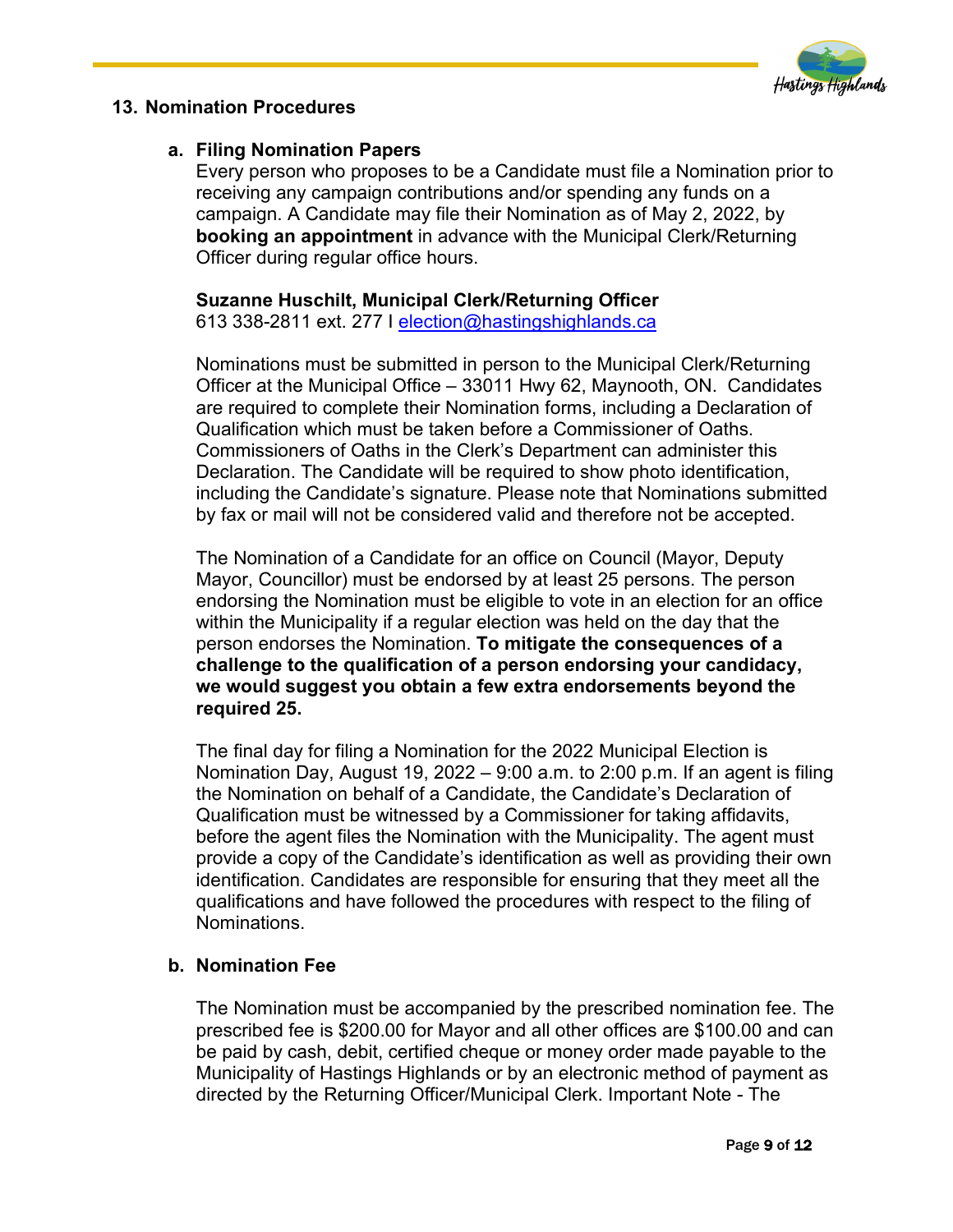

nomination fee is a personal expense. It is not considered to be a campaign expense and should not be reported on your campaign financial statement.

### **c. Withdrawal of Nominations**

A Candidate may withdraw their nomination by filing a written withdrawal with the Clerks Department before 2:00 p.m. on August 19, 2022. The Candidate will be asked for identification when filing their withdrawal.

### **d. Examination and Certification of Nominations by Clerk**

Before 4:00 p.m. on the Monday following Nomination Day – August 22, 2022 – the Clerk shall examine each nomination that has been filed to accept (certify) or reject the nomination. If the Clerk rejects a nomination, notice will be provided as soon as possible to the individual seeking nomination and to all Candidates. The Clerk's decision to certify or reject a nomination is final.

#### **e. Acclamations**

If, at 4:00 p.m. on August 22, 2022 the number of certified Candidates for an office is the same as or less than the number to be elected, the Clerk shall immediately declare the Candidate or Candidates as elected by acclamation.

#### **f. Exception for Additional Nominations**

If the number of nominations certified for an office is less than the number of persons to be elected to an office, additional nominations may be filed between 9:00 a.m. and 2:00 p.m. on the Wednesday following Nomination Day – August 24, 2022. Any additional nominations filed under the *Municipal Elections Act*, 1996, Section 33 (5) shall be examined before 4:00 p.m. on the Thursday following Nomination Day – August 25, 2022.

#### **g. Refund of Nomination Filing Fee**

A Candidate is entitled to receive a refund of the nomination filing fee if they file their financial statements with the Municipal Clerk by the filing date, being before 2:00 p.m. on March 31, 2023.

#### **14.Campaign Finances**

Before beginning your campaign, please remember to open a separate campaign bank account, in your name. Also, ensure you issue receipts for all contributions received and obtain receipts for every expense. You cannot solicit contributions or incur expenses until you have filed your nomination papers with the Municipal Clerk/Returning Officer and paid the filing fee. As a candidate, you are solely responsible for ensuring legislative requirements are met with respect to campaign finances.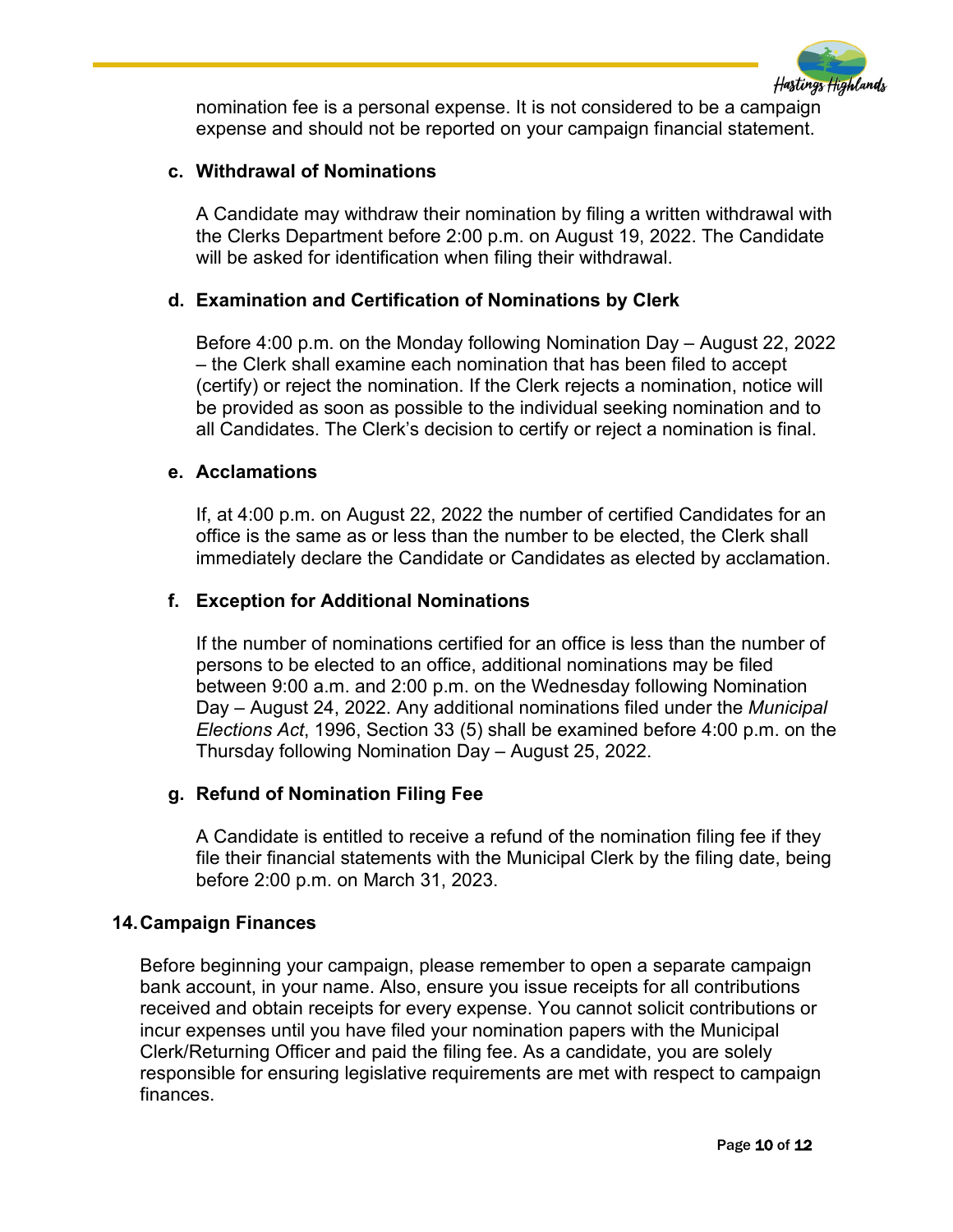

If you have specific questions with respect to meeting your campaign finance requirements, you are encouraged to contact the Ministry of Municipal Affairs and Housing or seek legal advice from your solicitor. Election staff will only provide candidates with notices of the general filing requirements pertaining to campaign finances.

# **15.Election Sign(s) Deposit**

As per the [Municipality's Election Sign Bylaw \(2017-103\)](https://hastingshighlands.ca/wp-content/uploads/2021/12/2017-103.Election.Sign_.Bylaw_.pdf) Election Signs shall not be affixed, erected, or displayed prior to nomination day (August 19, 2022) and only after the filing of Nomination Papers with the Municipal Clerk/Returning Officer. A deposit in the amount of \$75.00 is due and payable to the Municipality of Hastings Highlands prior to the erection or display of election sign(s). A Candidate or third party advertiser is entitled to have their election sign deposit refunded no later than 90 days after Election Day, less any deductions made under Schedule 'A' of the Election Sign Bylaw. Important Note – Election Sign(s) Deposits should be recorded as a campaign expense and paid for using campaign funds.

| <b>Date</b>                               | <b>Information</b>                                  |
|-------------------------------------------|-----------------------------------------------------|
| <b>Nomination Period for Candidates</b>   | May 2, 2022 to August 18, 2022<br>$\bullet$         |
|                                           | $(9:00 a.m - 4:30 p.m.);$ and                       |
| <b>Nomination Day</b>                     | August 19, 2022 (9:00 a.m. - 2:00p.m.)<br>$\bullet$ |
| <b>Certificate of Nominations</b>         | August 22, 2022 by 4:00 p.m.<br>$\bullet$           |
|                                           | Acclamation(s) after $4:00$ p.m.<br>$\bullet$       |
| <b>Official List of Candidates Posted</b> | August 22, 2022 after 4:00 p.m.                     |
| with any Declarations of                  |                                                     |
| <b>Acclamation</b>                        |                                                     |
| <b>Election Signs Permitted (See</b>      | August 19, 2022 to October 26, 2022<br>$\bullet$    |
| Election Sign Bylaw 2017-103)             | by 11:59 p.m.                                       |
| <b>Preliminary List of Electors</b>       | September 1, 2022<br>$\bullet$                      |
| <b>Released to the Public (PLE)</b>       |                                                     |
| <b>Final Calculation of Maximum</b>       | Prior to September 25, 2022<br>٠                    |
| <b>Campaign Expenses will be</b>          |                                                     |
| provided to Candidates                    |                                                     |
| <b>Voting Period for Electors</b>         | October 11, 2022 at 10:00 a.m. to<br>$\bullet$      |
|                                           | October 24, 2022 at 8:00 p.m.                       |
| <b>Declaration of Official Election</b>   | October 25, 2022<br>$\bullet$                       |
| <b>Results</b>                            |                                                     |
| <b>End of the Election Campaign</b>       | January 3. 2023 (unless extended)<br>$\bullet$      |
| <b>Period</b>                             |                                                     |
| <b>Deadline to file initial Financial</b> | March 31, 2023 (2:00 p.m.)<br>$\bullet$             |
| <b>Statements</b>                         |                                                     |

#### **16. Important Dates for Candidates 2022-2023**